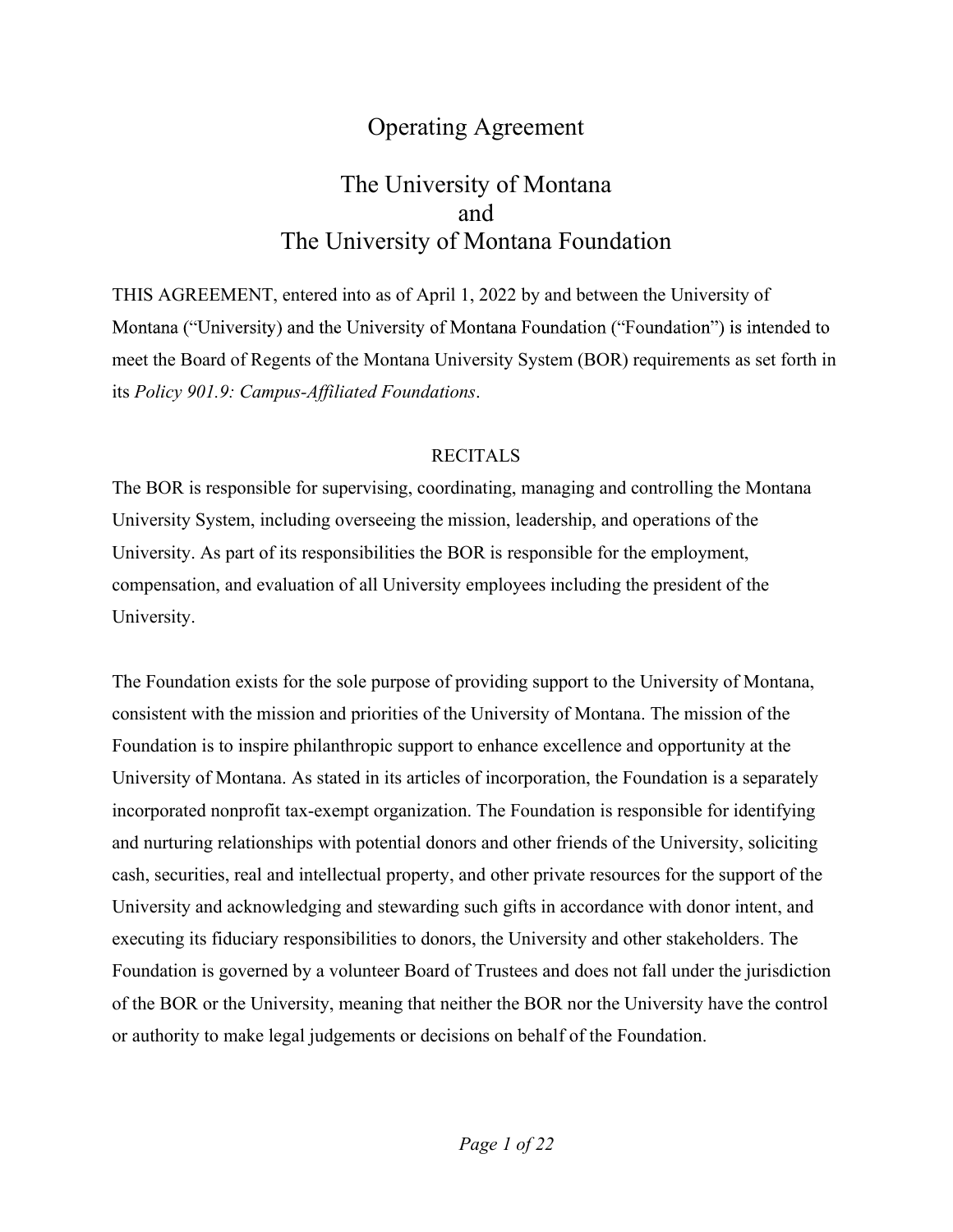The University adheres to the centralized constituency fundraising model, whereby all philanthropic fundraising activities are conducted through the Foundation. The Foundation is responsible for the coordination of substantially all fundraising activities conducted for the benefit of the University. The University may authorize some programs to manage their own fundraising activities (e.g. Grizzly Scholarship Association, The Max S. Baucus Institute, and Montana Public Radio). The Foundation is dedicated to assisting the University in addressing, through philanthropic support, the long-term academic and other priorities of the University as formally articulated to the Foundation from time to time. This Agreement replaces the Operating Agreement between the BOR, the University and the Foundation dated January 18, 2020. In consideration of mutual commitments and other good and valuable consideration contained herein, the parties agree as follows:

#### Section 1: Foundation Name, Seal and Logotype

Consistent with its mission to inspire philanthropic support to enhance excellence and opportunity at the University of Montana, the Foundation is granted the use of the University of Montana Foundation name.

The Foundation shall operate under its own seal and logotype and shall not use the University seal or other identifying marks in the promotion of its business and activities except as expressly allowed by the University.

### Section 2: Relationship Between the University and the Foundation

The University President will seek input from campus and the Foundation before defining the University's major needs and priorities for Foundation consideration. The Foundation will provide the University President with regular and ongoing opportunities to discuss campus needs, priorities, and other matters with the Foundation Board and the Foundation President and CEO.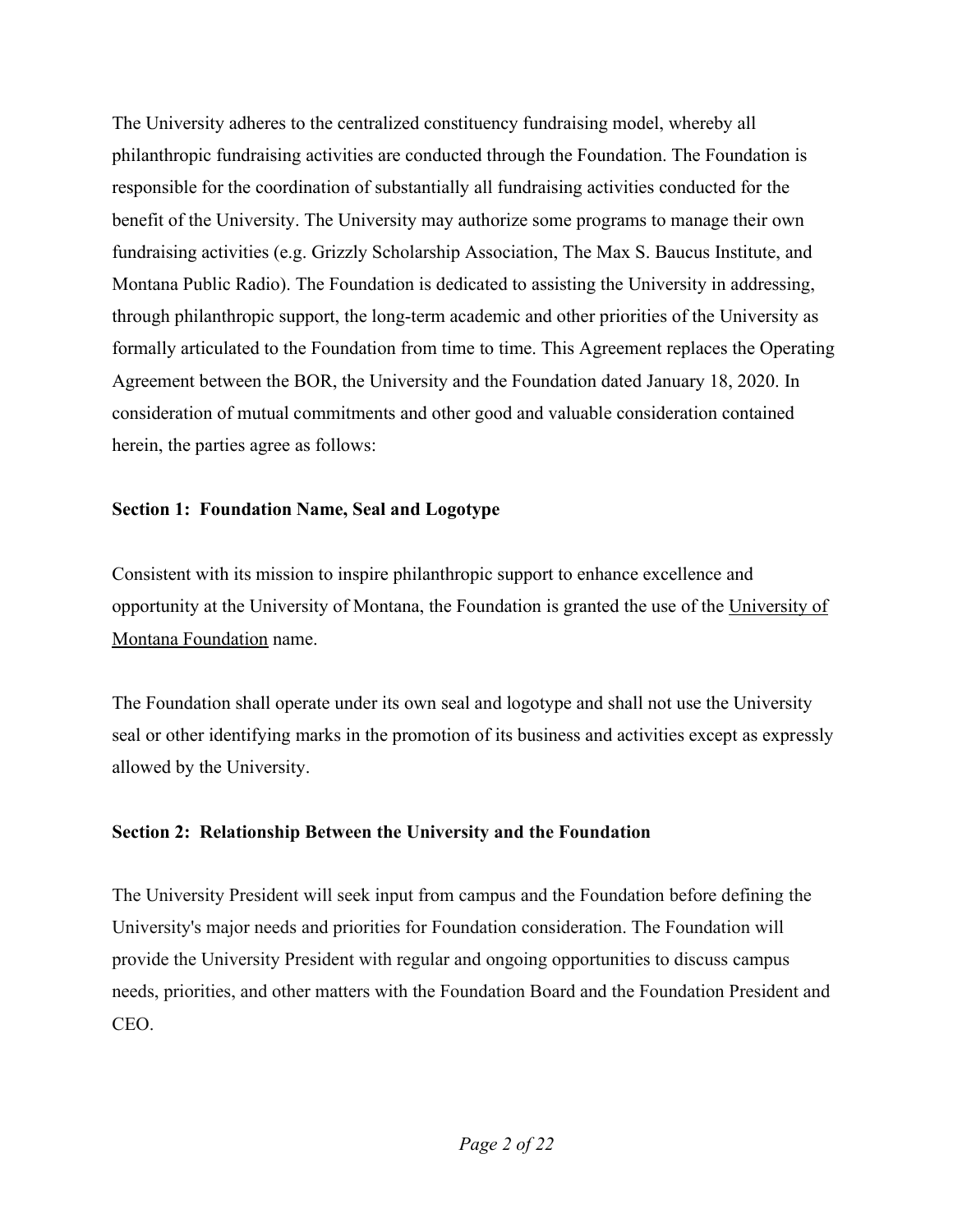The Foundation shall support the University and respective programs through the services outlined in Section 4: Foundation Responsibilities, unless the Parties agree otherwise and when modified by an attachment to this Agreement.

The University recognizes that the Foundation is a private and separately incorporated Montana nonprofit corporation with the authority to keep confidential and private all records and data to the extent allowed by law. As such, the University will create, maintain, enforce, and adhere to policies and procedures that protect the private and confidential nature of the Foundation's records and data and foster the expectation of privacy attendant to those records and data as allowed by law.

The Foundation President and CEO shall serve as an ex officio, nonvoting member of the President's Cabinet and be invited as needed to the University President's cabinet and senior administrative team meetings.

The University President shall serve as an ex officio, non-voting member of the UM Foundation Board of Trustees and shall assume a prominent role in appropriate constituent-related activities. The Foundation will invite input from the University President prior to the appointment of new members of the Foundation Board of Trustees.

The University President and the Foundation President and CEO shall maintain lines of communication as necessary to keep the Foundation apprised of the University's strategic priorities and to ensure the parties' responsibilities outlined herein are being met.

The Foundation Board of Trustees is solely responsible for the control and management of all assets of the Foundation and is responsible to ensure that all gifts made to the Foundation are managed prudently, with donor intent, and according to all applicable laws.

No salary supplements for the University President will be underwritten by the Foundation without the approval of and public disclosure by the Board of Regents.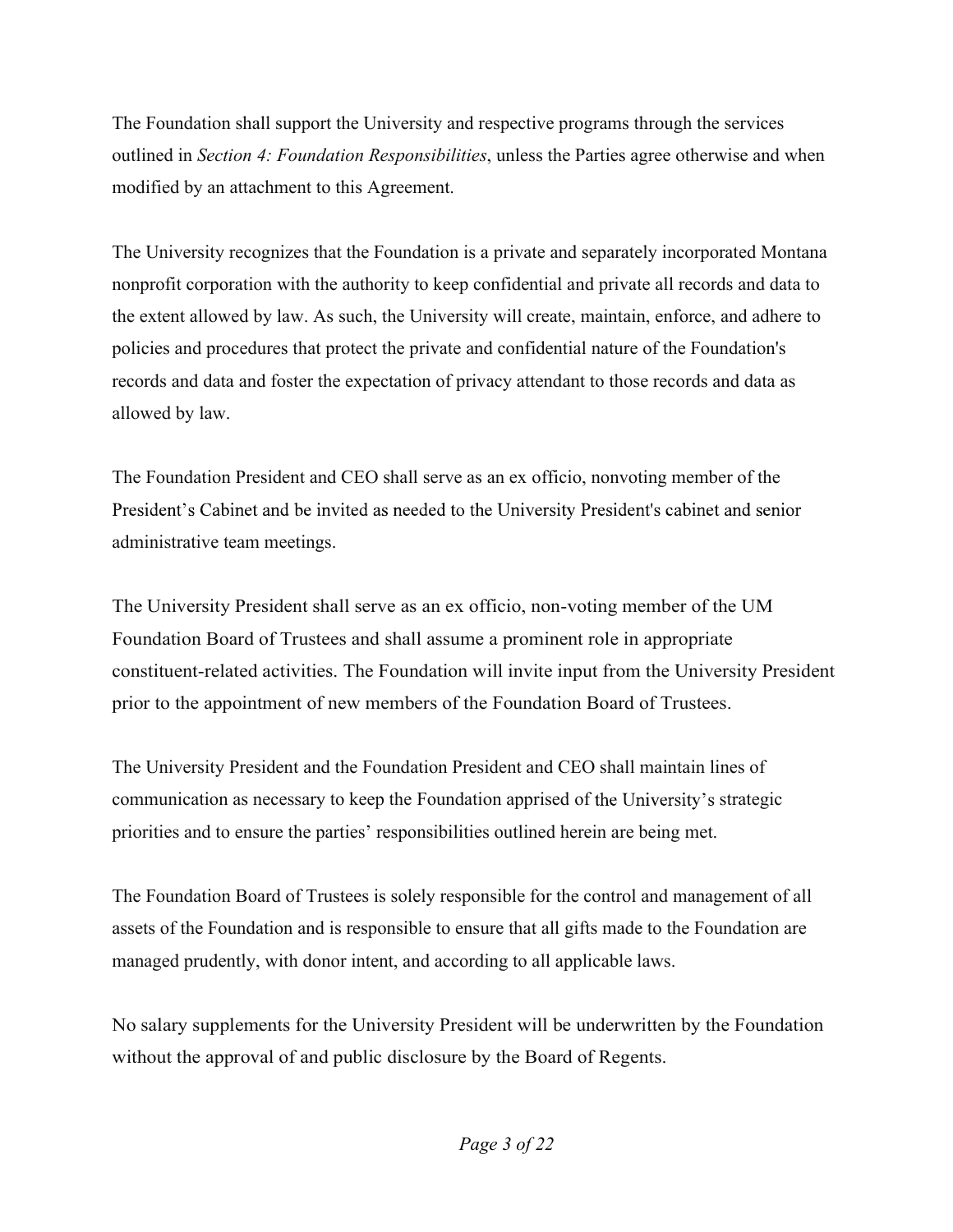The Foundation is solely responsible for the performance and oversight of all aspects of its operations based on a comprehensive set of bylaws that clearly address the board's fiduciary responsibilities, including expectations of individual board members based upon legal and ethical guidelines and policies.

The Foundation Board of Trustees is solely responsible for the employment, compensation, and evaluation of the Foundation President and CEO. The Foundation President and CEO is solely responsible for setting the compensation of Foundation employees within the parameters of annual budgets approved by the Foundation Board of Trustees. The Foundation is solely responsible for the employment and evaluation of its employees.

The Foundation shall consult with the University President or the President's designee in connection with the Foundation's strategic planning.

## Section 3: University Responsibilities

3.1 Fundraising. At least annually the President of the University shall communicate to the Foundation the University's current private fundraising priorities. The University shall rely upon the Foundation, or its designee, to assess the priorities and the private funding feasibility of each.

The President of the University and the University's leadership (including, but not limited to its executive administrators and academic officers) shall work in conjunction with the President and CEO and the Foundation's development team to identify, cultivate, and solicit prospects for private gifts.

The University may direct to the Foundation any bequests or other gifts made directly to the University.

When requesting and receiving distribution of funds, the University shall abide by any terms, conditions, or limitations imposed by the donor or any legal determination on the gift and shall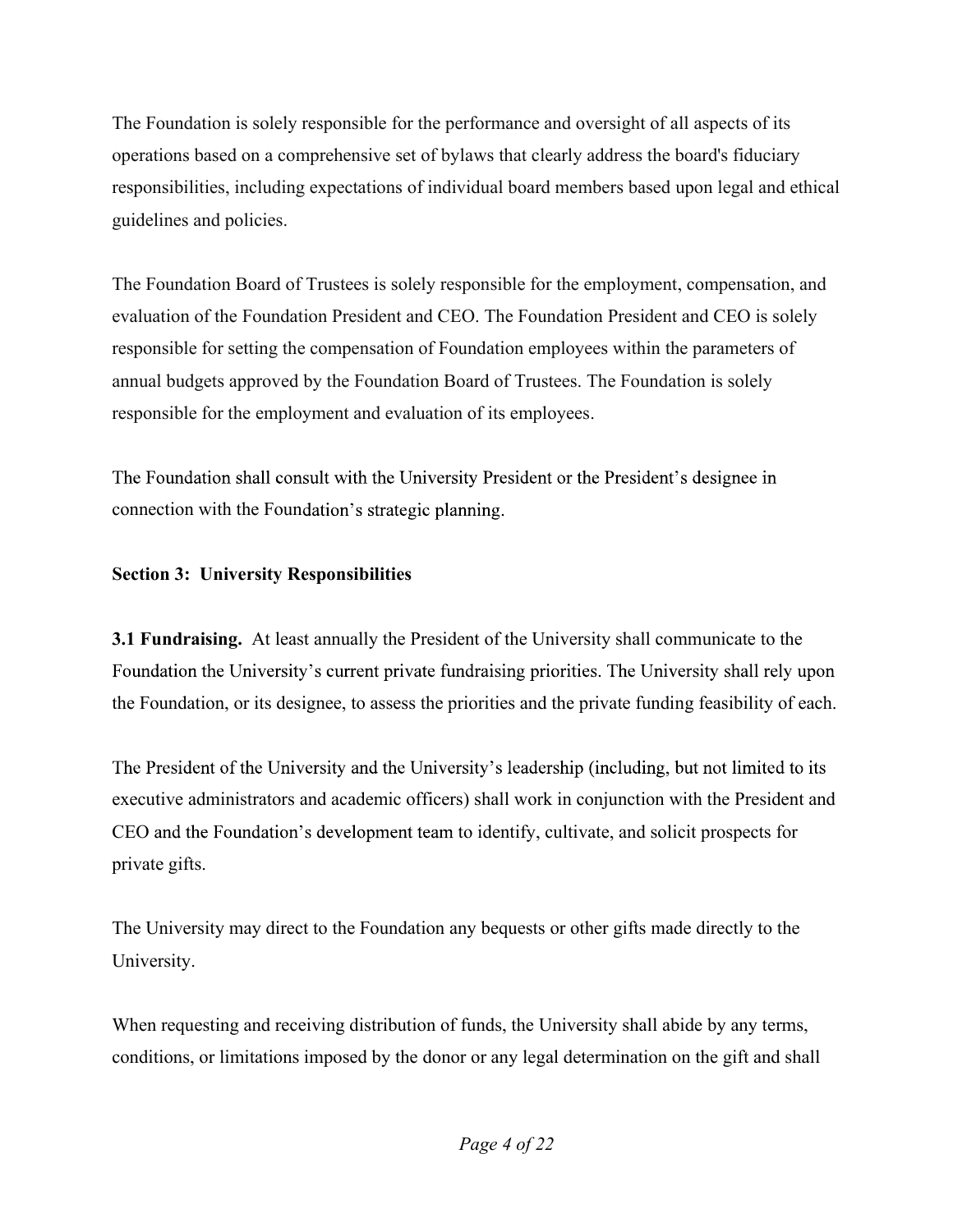provide appropriate documentation with requests. The University bears primary responsibility for review and endorsement of distribution requests.

3.2 Integrated Advancement. The University shall actively coordinate its Alumni Relations and University Relations activities with those of the Foundation in order to develop a programmatic culture within the University's student, alumni and private support constituencies that effectively encourages increased philanthropy.

**3.3 Direct Compensation.** In consideration for Foundation services including but not limited to the responsibilities listed in Section 5: Foundation Responsibilities, the University shall provide the Foundation with fair and reasonable compensation or payment for services. The amount of compensation will be negotiated and agreed upon on a biennial basis (or more frequently if so agreed by both parties) prior to the agreement period in which the compensation is to be paid. The compensation amounts and payment dates for each of the fiscal years immediately subsequent to the date of this agreement are included as *Appendix A: Direct Compensation* Agreement.<br>**3.4 Donor and Constituent Related Activities**. The University shall comply with the

Foundation's policies and support its processes relating to philanthropic, alumni, and constituent related activities that seek and solicit private support.

Additionally, the University President, deans, directors, appropriate administrators, other University officials, and University-selected or University-sanctioned volunteers shall work in conjunction with the Foundation to develop and steward philanthropic support by coordinating constituent engagements and advocacy relating to University philanthropic priorities.

**3.5 Development Officer Cost Sharing.** The University shall share the costs for development officers assigned to serve particular units of the University. The arrangement shall be evidenced by the form included as Appendix B: Development Officer Cost-Sharing Agreement.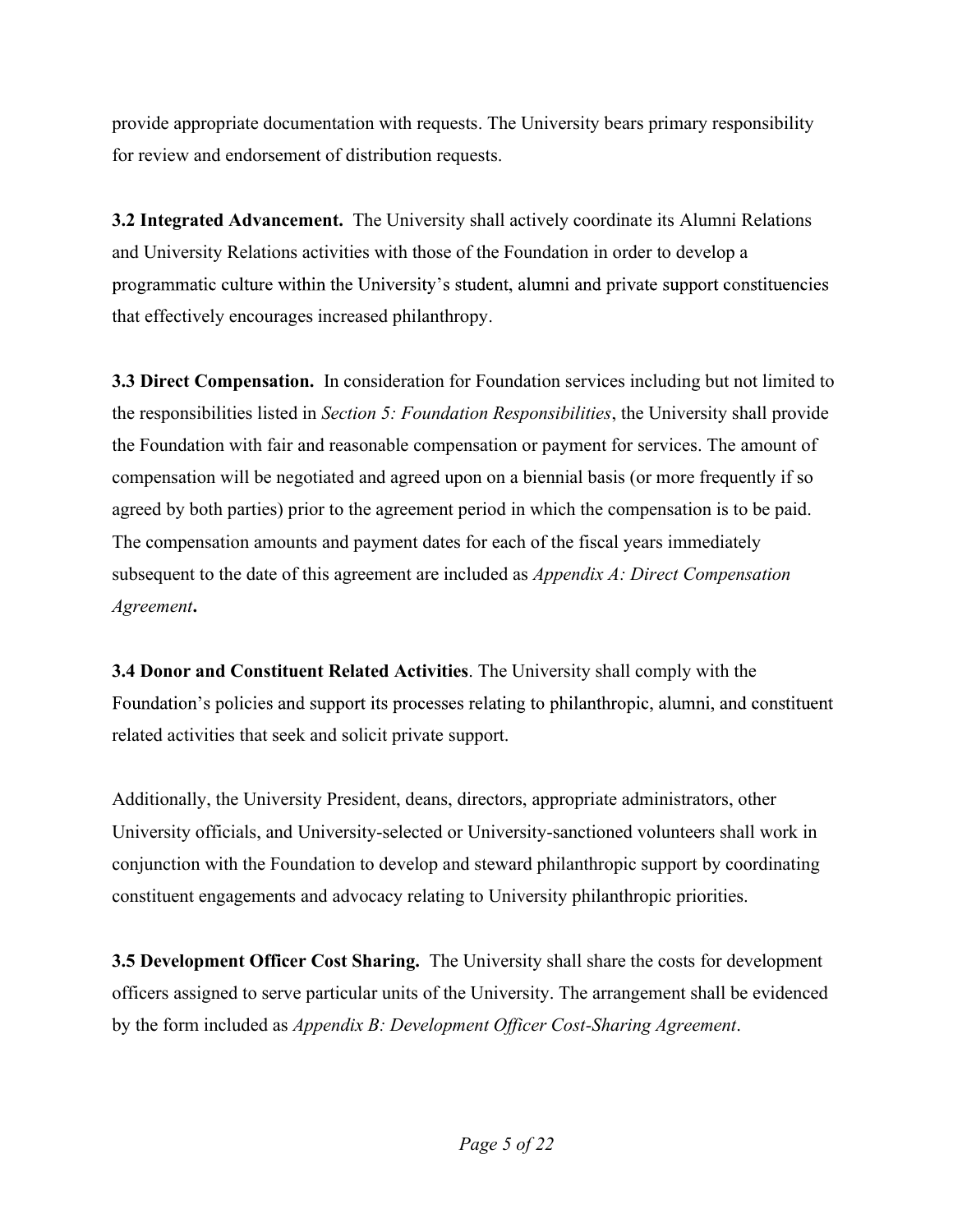3.6 Office Space. The University shall lease adequate office space to the Foundation under the terms of a separately negotiated, fair market lease agreement on mutually acceptable terms.

3.7 Campus Meeting Spaces. In consideration for services provided to the University under this Agreement the Foundation is extended the opportunity to use campus meeting spaces at no charge. However, the Foundation does pay for any tech services or catering provided by the University.

3.8 Information Technology Services. In consideration for Foundation services, the University shall provide in-kind support, including but not limited to the following.

The University shall support BANNER Advancement, the database application used to contain both the Foundation's donors and prospective donors and the University's alumni records maintained by the University of Montana Office of Alumni Relations (UMAR). This support includes:

- 1. The hosting of the BANNER software components used in BANNER Advancement and related data warehouses and datamarts;
- 2. The hosting and operational support of related servers and services;
- 3. Provision of the Oracle and general Operating System licenses necessary to host and operate BANNER Advancement and related systems and services;
- 4. Database and system administration services related to the above, including regular database maintenance, database optimization, data backups, security and recovery related to these databases;
- 5. Quarterly updates to alumni and donor records through the National Change of Address (NCOA) system for which the Foundation pays 30 percent of the cost;
- 6. The provision of adequate hardware to operate BANNER Advancement and related databases and services; and
- 7. Installation of annual and periodic BANNER Advancement and supporting Oracle software upgrades in a reasonable timeframe after these upgrades become available.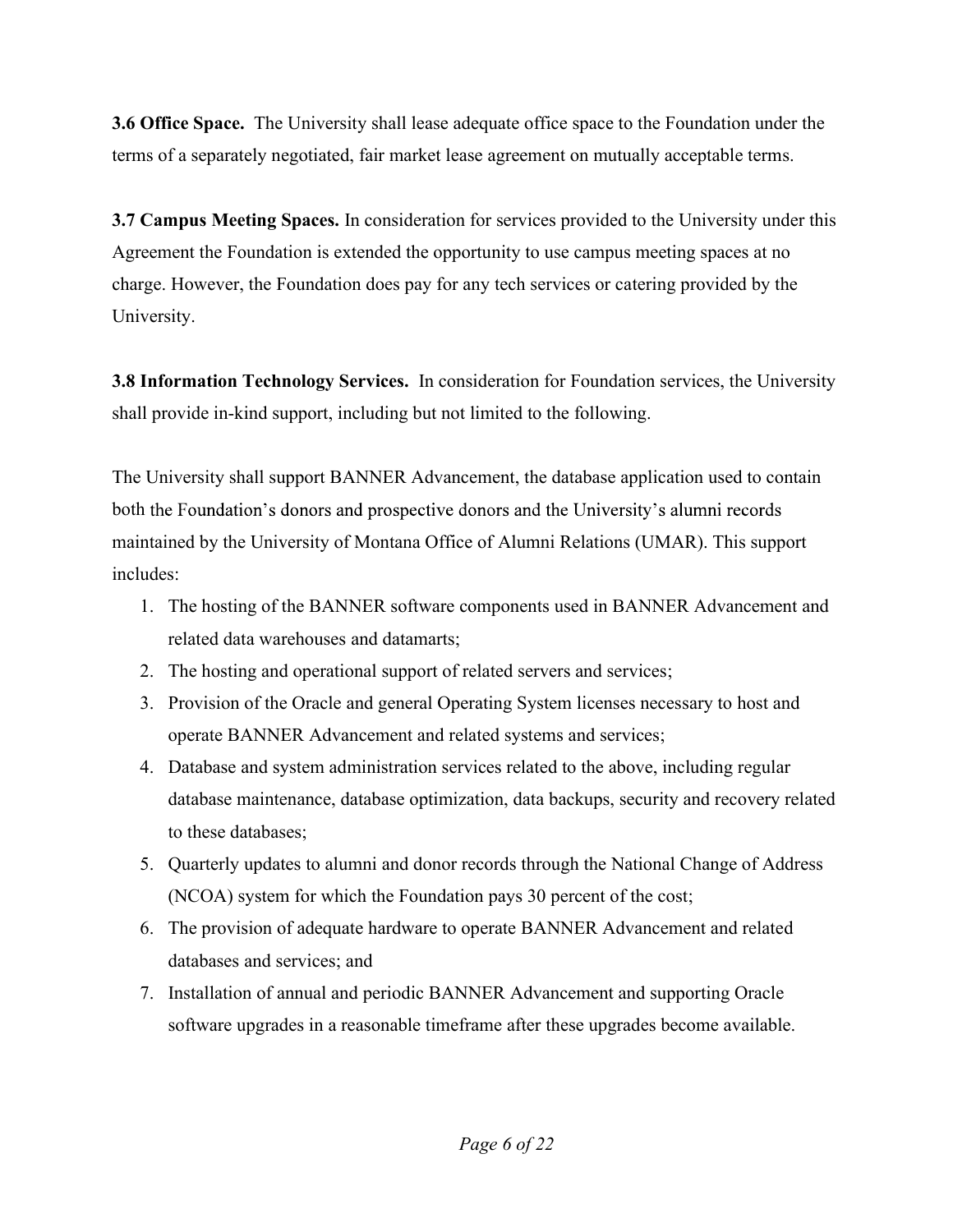All services shall be provided in accordance with generally accepted industry best practices. The Foundation reserves the right to contract with third-parties for product specific database tuning and other services to augment University provided services.

The Foundation has licensed a new database system, CRM Advance, which will replace BANNER Advancement. CRM Advance is a SaaS (software as a service) system hosted in the Amazon Web Services (AWS) cloud that will be maintained by a combination of vendor and Foundation staff. The project to convert from the BANNER Advancement system to CRM Advance is scheduled to conclude in February 2022.

University support of the BANNER Advancement system will end during the term of this agreement. The UM Foundation will need to retain access to the BANNER Advancement Oracle database beyond February 2022 to extract alumni and donor data that did not migrate before the February 2022 launch of CRM Advance. Access to the BANNER Advancement Oracle database is anticipated to be needed through fiscal year 2023. The Foundation will notify the University as each item in the BANNER Advancement support services above are no longer needed. The University agrees to host the BANNER Advancement system until the Foundation provides such notice.

The Foundation shall bear the implementation and annual subscription costs for CRM Advance and will provide the Alumni Relations department up to twelve (12) seats on the system with access to alumni Directory Data, for use by UMAR employees and student workers. Additional seats may be provided to the University, at the discretion of the Foundation, at the standard CRM Advance seat cost.

The University shall provide the Foundation with rack space for Foundation servers in secure University server hosting facilities, including environmental controls and environmental monitoring with notification, conditioned power, and network connectivity. The Foundation shall compensate the University for use of this space.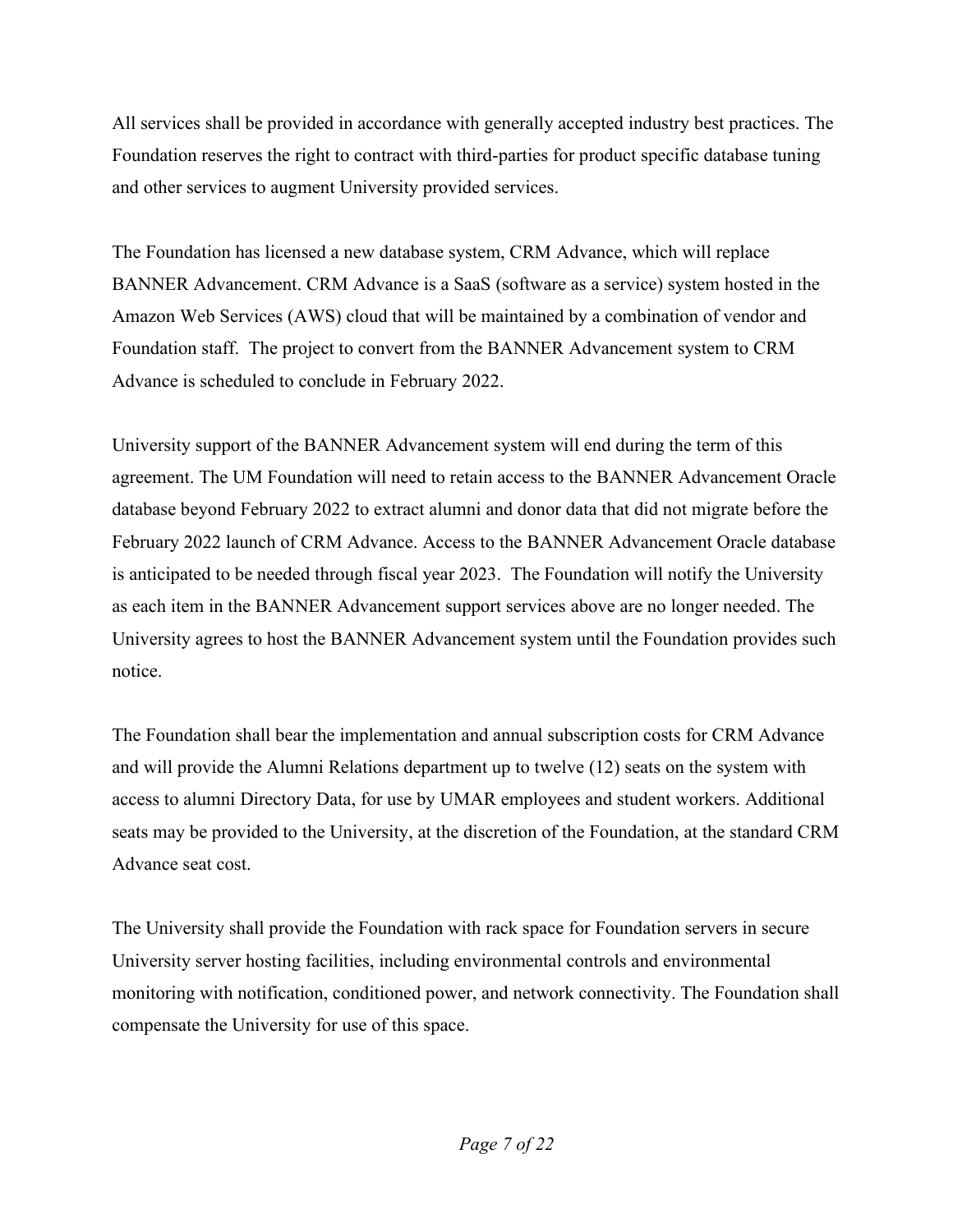The University shall provide the Foundation network services including operations support and provisioning, including security monitoring, network and internet bandwidth, and sufficient ports and drops to meet Foundation needs for network attached devices including desktops, servers, printers, copiers, and network attached storage.

The University shall provide the Foundation with network services including user administration and authentication, internet access, and access to local search engines implemented by the University. The University shall provide authentication services in support of Foundation efforts to implement single sign-on and develop and deploy a portal for information access and sharing by Foundation and University personnel.

The University shall provide the Foundation with network (wireless and wired) services in the Gilkey Building sufficient to meet the Foundation's day to day operational needs.

The University shall make the UM phone system and related services available at the same net rates paid by campus administrative users for Foundation employees with offices on campus.

The University shall provide virtual servers to the Foundation upon request at a rate to be negotiated based upon requirements and costs.

The University shall provide the Foundation access to training facilities when such use does not conflict with University training schedules.

The University shall endeavor to negotiate inclusion of the Foundation in volume software and equipment purchasing and licensing agreements and provide access to software made available to the general campus and affiliates as contractually permitted, in consideration for the services defined in this agreement.

The University shall include representatives of the Foundation in the University IT planning and governance processes as appropriate.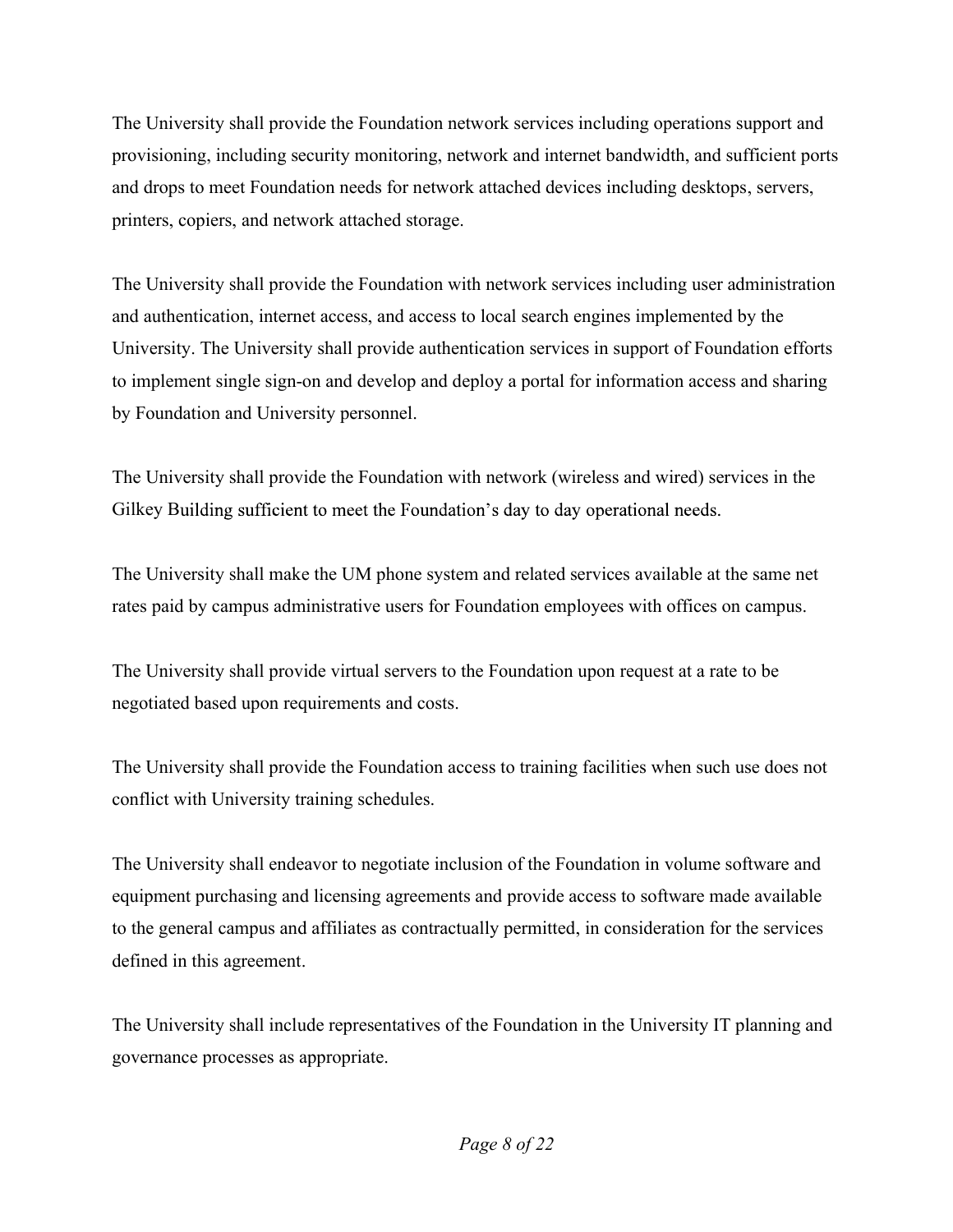It is understood that the Foundation may request services in addition to those listed above and that the University may elect to charge the Foundation for those additional services at a mutually agreed upon rate.

3.9 Alumni Records. Alumni records along with Foundation records are held as part of a single dataset known as the Alumni Foundation Database. The purpose, responsibility, ownership, maintenance, access and confidentiality of the Alumni Foundation Database are outlined in the University's policy titled "Alumni Foundation Database: Use, Access and Maintenance." The University shall not change the Alumni Foundation Database Policy without the written permission of the Foundation. The University and Foundation are likely to revise the Alumni Foundation Database policy during the term of this agreement as alumni and donor records are transitioned from the current BANNER Advancement database into CRM Advance.

### Section 4: Foundation Responsibilities

4.1 Fundraising. In a coordinated and cooperative effort with the University, the Foundation shall create an environment conducive to increasing levels of private support for the mission and priorities of the University, each as established by the University.

The Foundation, working in consultation with the President of the University, is responsible for planning and executing comprehensive fundraising and donor-acquisition programs in support of the University's mission and consistent with the stated goals and priorities established by the University and communicated by the University President per section 3.1 (Fundraising). These programs include annual giving, major giving, planned giving, private corporation and foundation giving, special projects, and campaigns as appropriate.

The Foundation, including its Development Officers, shall not solicit or accept gifts that are inconsistent with the University's stated goals and priorities and will not engage in fundraising for any University project not approved by the President of the University or their delegate(s).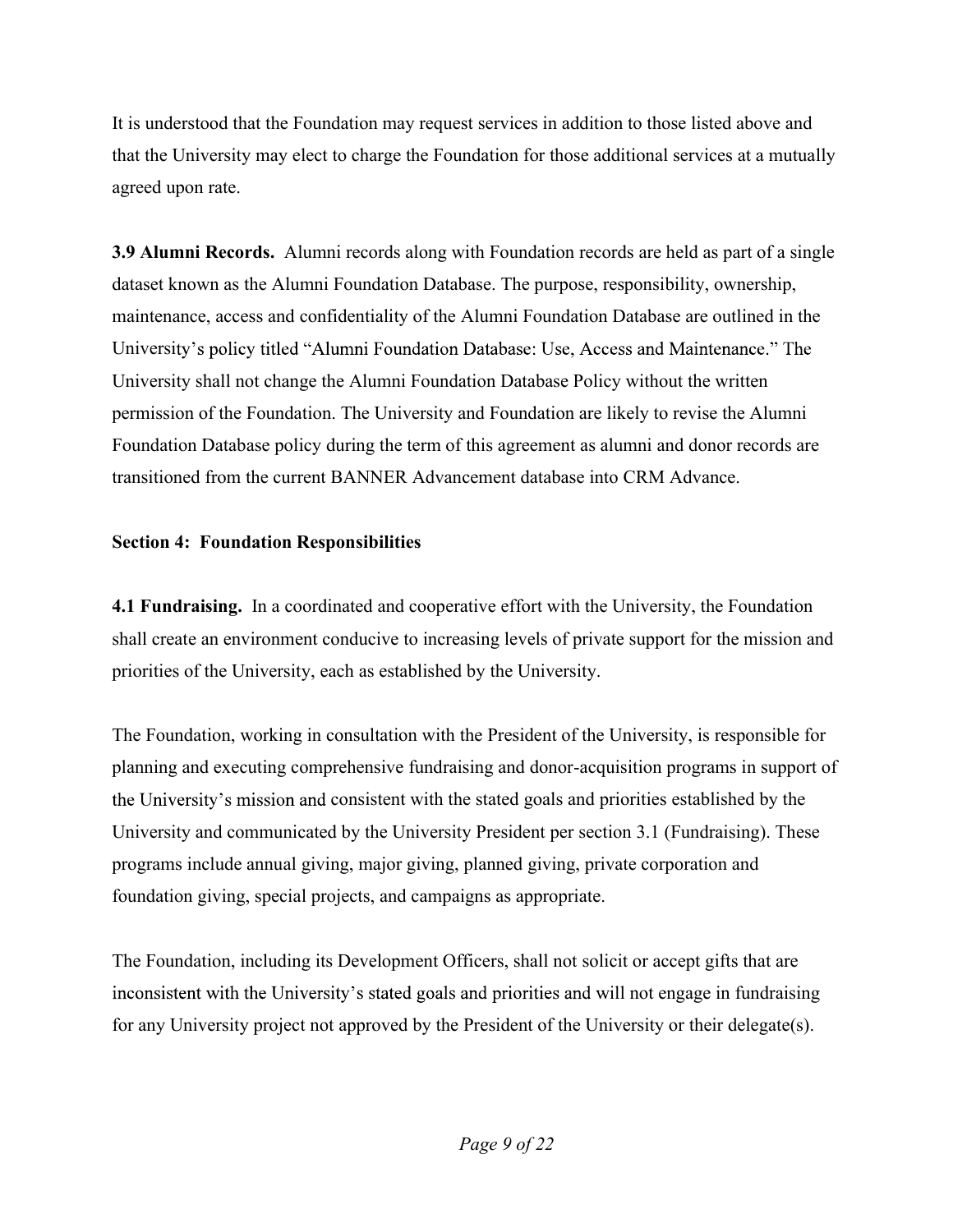In accordance with UM Policy 470: Receipt and Administration of External Funding and its related procedure, the Foundation shall not accept grants designated to benefit the University from governmental or quasi-governmental agencies.

4.2 Fund Stewardship and Administration. The Foundation is the primary depository of private gifts to the University. The Foundation shall act to ensure the intent of donors is welldocumented and honored.

The Foundation also administers gifts made directly to the University and other Universityrelated but distinct entities. Such gifts shall be administered as "agency funds"; that is, funds that are not the property of the Foundation.

The Foundation shall promptly acknowledge and issue receipts for all gifts on behalf of the Foundation and the University and provide appropriate recognition and stewardship of such gifts.

The Foundation shall adhere to and periodically assess its fund management and gift acceptance policies.

At the request of the University, the Foundation and the University will work together to create a schedule for distribution of funds to the University as they are received by the Foundation for funds that are donor restricted to support a particular area of the University but that have no other restrictions. The Foundation shall provide to the University, as requested, comprehensive disclosure of all assets held by the Foundation for the benefit of the University.

When donor-provided funds are distributed to the University, the Foundation shall evaluate the proposed use to ensure that the use of these funds is in accordance with the intent of the donor. When distributing gift funds to the University, the Foundation shall disclose any terms, conditions, or limitations imposed by donor or legal determination on the gift and shall make timely distributions.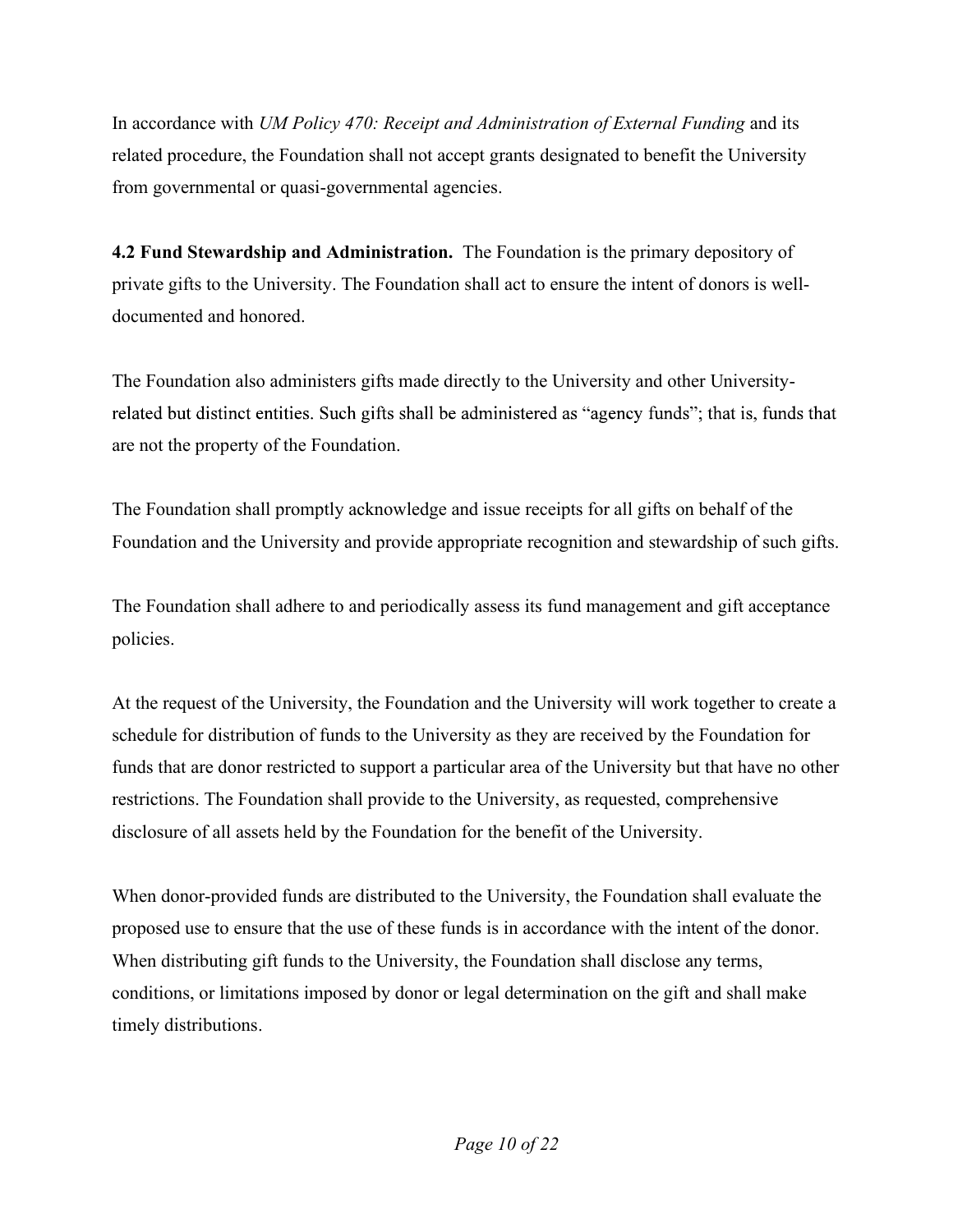4.3 Asset Management. The Foundation shall receive, hold, manage, invest, and disperse contributions of cash, securities, and other forms of property, including current and deferred gifts that are contributed in the form of planned and deferred-gift instruments.

In managing endowed gifts, the Foundation shall establish endowment management policies that adhere to all current and future applicable federal and state laws including the Montana Uniform Prudent Management of Institutional Funds Act (UPMIFA) as amended or modified from time to time.

4.4 Asset Investment. When the University deposits funds with the Foundation for investment purposes, the Foundation may comingle those funds with Foundation's funds and other funds held by the Foundation in a pooled investment portfolio ("Pooled Investments"). In doing so, it is mutually understood that:

- 1. The University retains ownership of University funds;
- 2. The Foundation is authorized to invest the University funds in the same manner as other Foundation funds;
- 3. University funds are subject to the Foundation's administrative fees in accordance with the Foundation's Fund Administration Policies:
- 4. University funds may be pooled with the Foundation's institutional funds and other funds for the purpose of participating in the Pooled Investments;
- 5. There is no trust relationship between the University and the Foundation express or implied;
- 6. Pooled Investments are invested in accordance with the Foundation's investment policy statement;
- 7. There is an inherent risk involved with investing that is beyond the control of the Foundation, including the potential for loss of the University's principal in the initial investment, loss of subsequent deposits, loss of interest or appreciation, and loss of other financial gains;
- 8. Neither party is obligated to offer or accept investment advice to or from the other party;
- 9. The Foundation has not and does not hold itself out as an investment advisor or as a professional investment corporation; and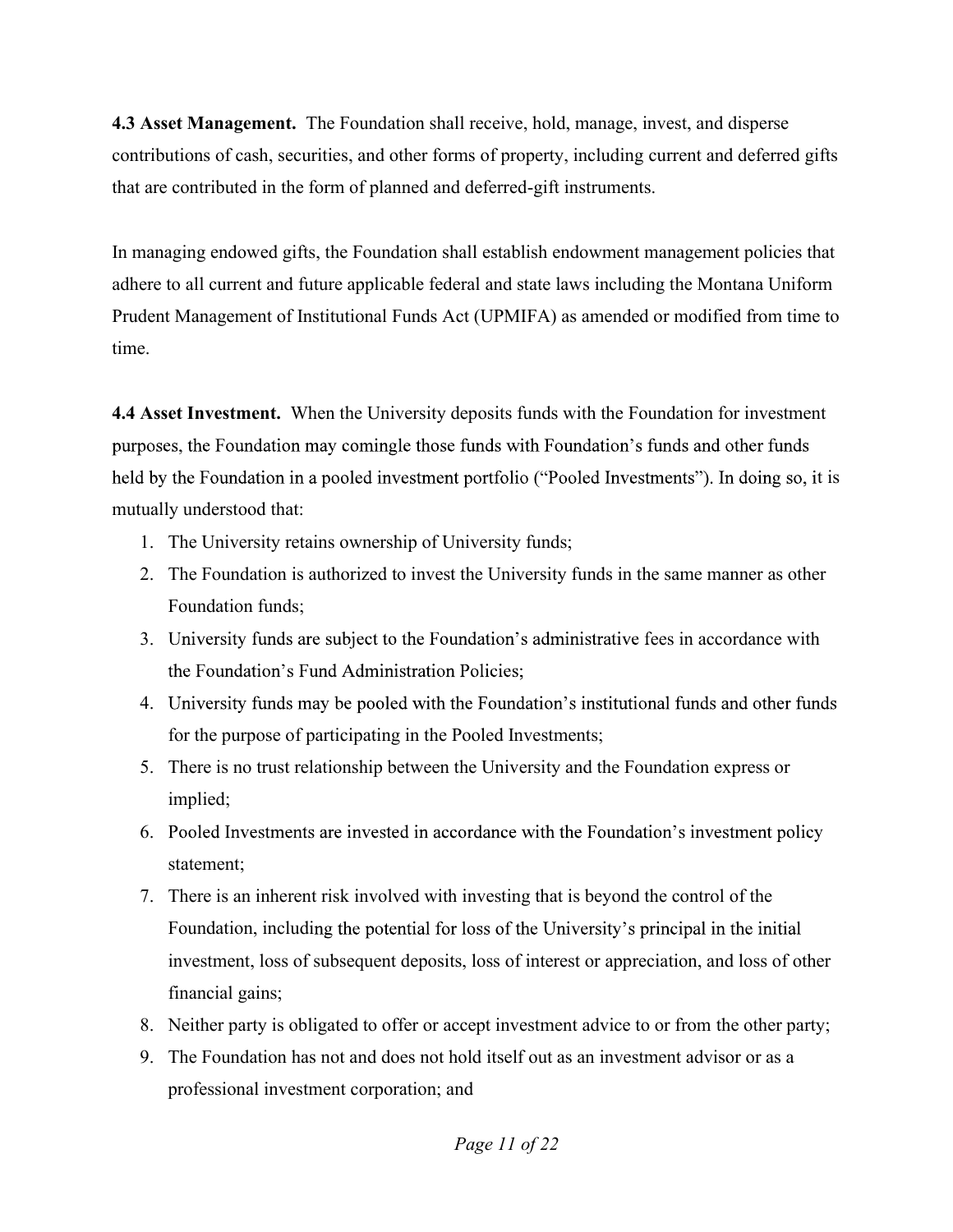10. The University representative for all matters relating to the investment of University funds by Foundation is the President of the University or his or her designee.

For all University funds invested by the Foundation, the Foundation shall provide periodic summaries and confirmations of balances of University funds as may be requested or required. The Foundation shall provide the University with a copy of the most recent investment policy statement.

Upon written notice from an authorized University administrator requesting withdrawal of University funds from the Pooled Investments, the Foundation shall withdraw the funds within a reasonable length of time such that removal of the funds may be completed without adversely affecting the remaining investment portfolio.

4.5 Foundation Funding and Administration. The Foundation is responsible for establishing a financial plan to underwrite the cost of Foundation programs, operations, and services.

The Foundation has the right to impose fees for its services on gifts and endowed funds. While the Foundation's Board of Trustees has latitude to make any changes to the schedule of Foundation fees, the Foundation shall seek University input before making any changes to its fees.

Except as outlined in sections 3.5 (Development Officer Cost Sharing) and 3.7 (Campus Meeting Spaces) above, and Appendix B, the Foundation shall provide, at its own expense, office space pursuant to the terms of the lease agreement referenced in section 3.6 (Office Space), computers, copiers, printers, adequate personnel, office supplies, and other such services that may be necessary or required to fulfill its responsibilities and obligations.

The Foundation shall provide access to data and records to the University in accordance with the Alumni Foundation Database Policy.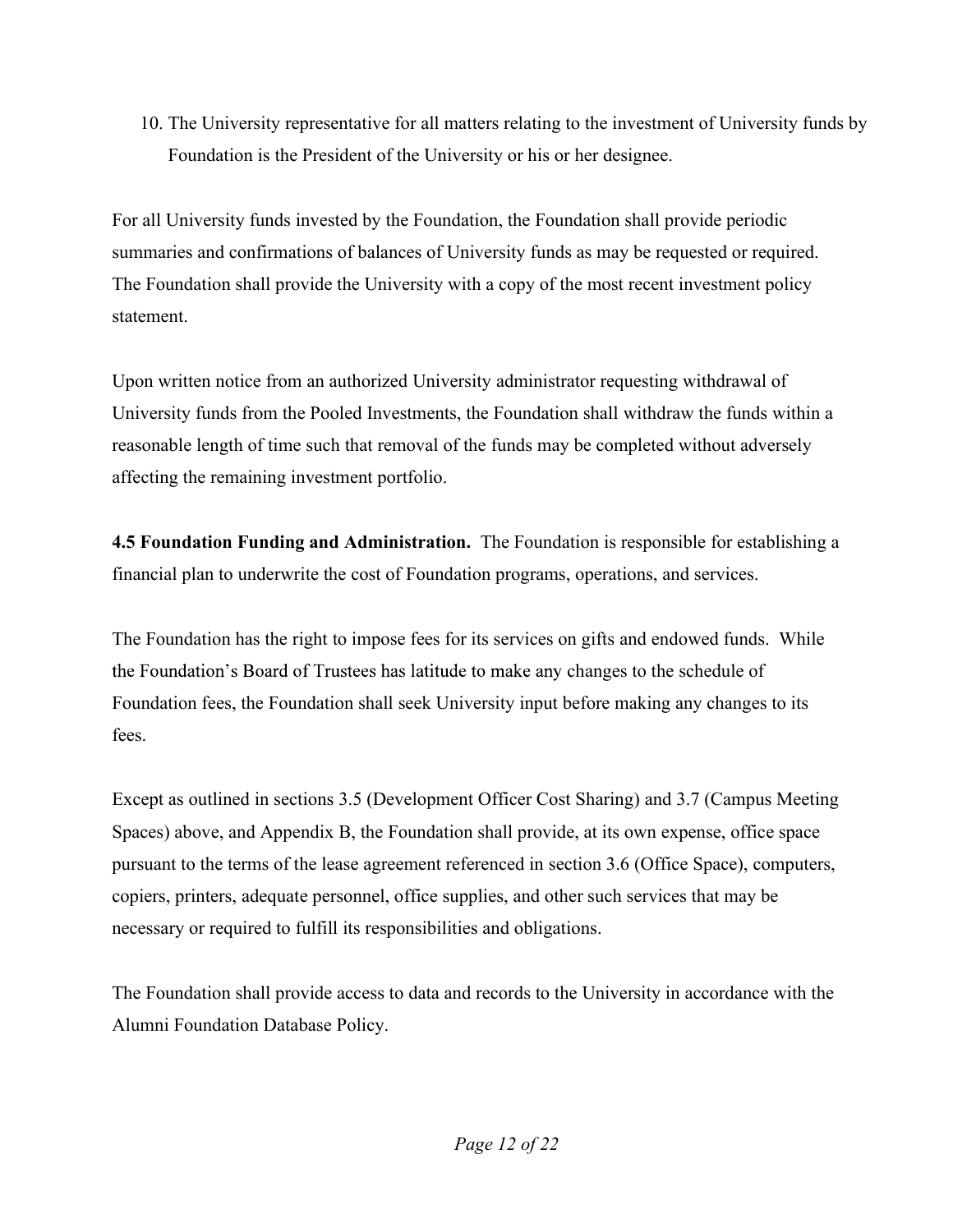4.6 Information Technology Services. The Foundation shall provide technical and administrative support to the University for UMAR's access and use of BANNER Advancement, the new database system, CRM Advance, and the data contained therein. This support includes:

- 1. The Foundation shall create, maintain, and operate interfaces between BANNER Advancement, CRM Advance, and Alumni systems used for email and direct mail distribution, and for the periodic updating and validation of this data.
- 2. Working with UMAR, the Foundation shall develop and deliver training to staff on BANNER and CRM Advance use.
- 3. The Foundation shall create custom reports, extracts and utility programs for UMAR use.
- 4. The Foundation will provide the technical expertise needed to maintain the integration between iModules and BANNER Advancement. The Foundation will also provide the technical expertise required to build and maintain the integration between iModules and CRM Advance.
- 5. The Foundation shall create and operate custom data imports for the benefit of UMAR and the University. The Foundation shall pay 100% of the annual license fees related to BANNER Advancement, CRM Advance, and reporting software (Logi Analytics, Advizor, and any future business intelligence reporting tool) used in conjunction with the BANNER Advancement and CRM Advance data sets.
- 6. The Foundation licenses address verification software (Initium Instant Address) used to improve the quality of alumni and donor addresses stored in the Alumni Foundation Database. The Foundation will pay 30% of the annual license fee for Initium Instant Address and the UM Office of Alumni Relations will pay 70% of the annual license fee.
- 7. The University licenses the iModules Encompass suite of programs and tools, which is used across campus for mass email distribution and online registration and payment functions involving alumni and donor constituents. The Foundation will pay 28% of the annual licensing fee in FY2023 and FY2024. UM will pay 72% of the licensing fee.

4.7 Alumni Records. The Foundation recognizes that alumni records belong to the University and shall not release or otherwise use these records for any purpose outside of that expressly outlined in the Alumni Foundation Database Policy.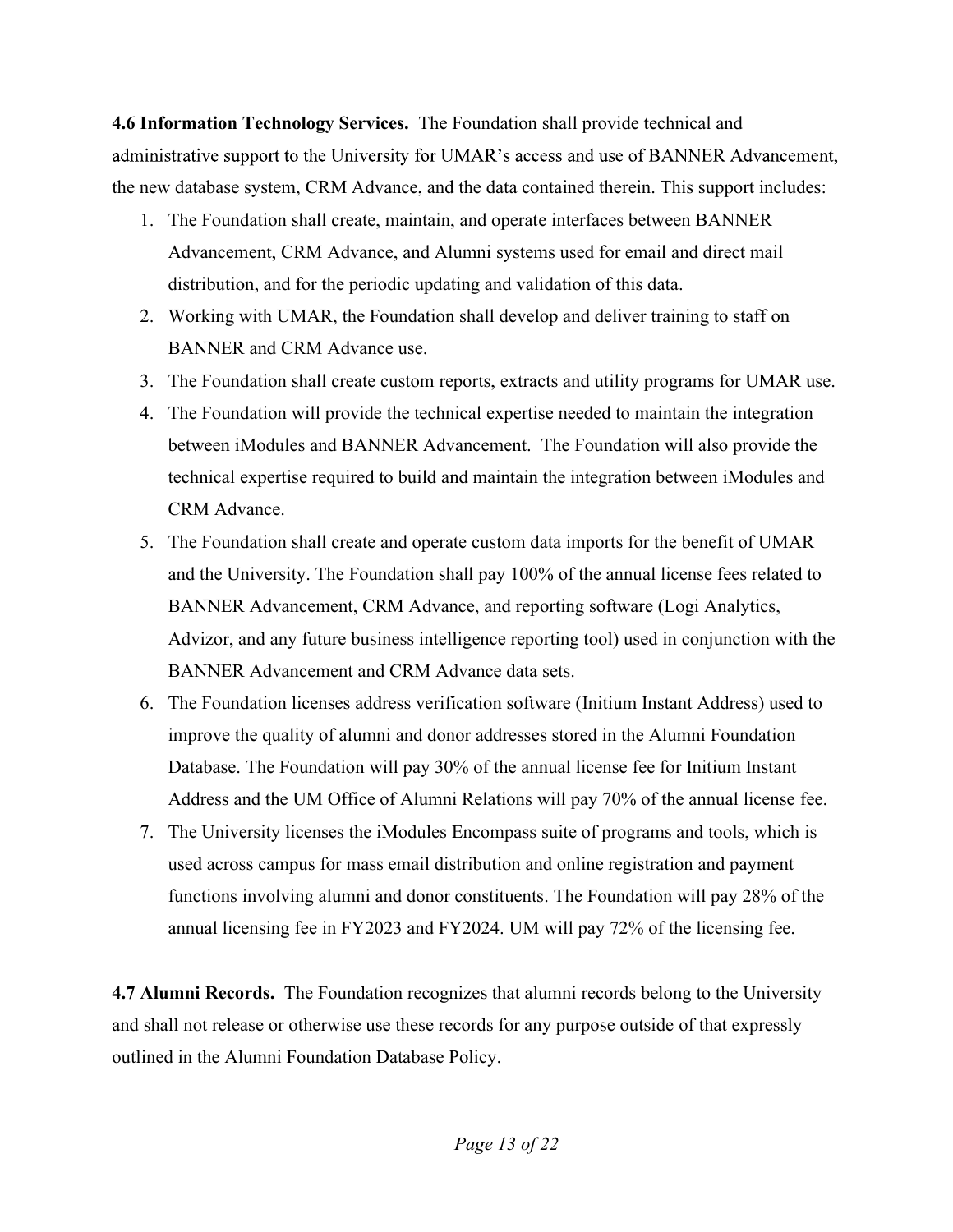As detailed in the Alumni Foundation Database Policy, the Foundation is responsible for administering access to the Alumni Foundation Database and related data warehouses through role-based security, along with managing the organization and integrity of the database.

The Foundation shall update the Alumni Foundation Database using information provided by the University as outlined in section 3.9 (Alumni Records).

4.8 Alumni Relations Support. The Foundation shall work with the executive and academic officers of the University to engage the alumni base for each assigned University unit as outlined in section 3.5 (Development Officer Cost Sharing).

The Foundation shall continue to explore opportunities to work with the Office of Alumni Relations and the Alumni Association Board of Directors to engage alumni, donors and other constituents.

4.9 Other Responsibilities.<br>The Foundation shall engage an independent accounting firm annually to conduct an audit of the Foundation's financial and operational records and shall provide the University and the BOR with its annual audited financial statements.

The Foundation will follow all requirements stated or implied by BOR's *Policy 901.9: Campus-Affiliated Foundations*, as well as federal and state law applicable to  $501(c)(3)$  organizations, including providing the BOR and the University with all other information required under the **BOR's Policy 901.9.** 

The Foundation Board of Trustees shall maintain and enforce a conflict-of-interest policy; that is, a policy intended to protect the Foundation's interest when it is entering into a transaction or arrangement that might benefit the private interest of a Trustee.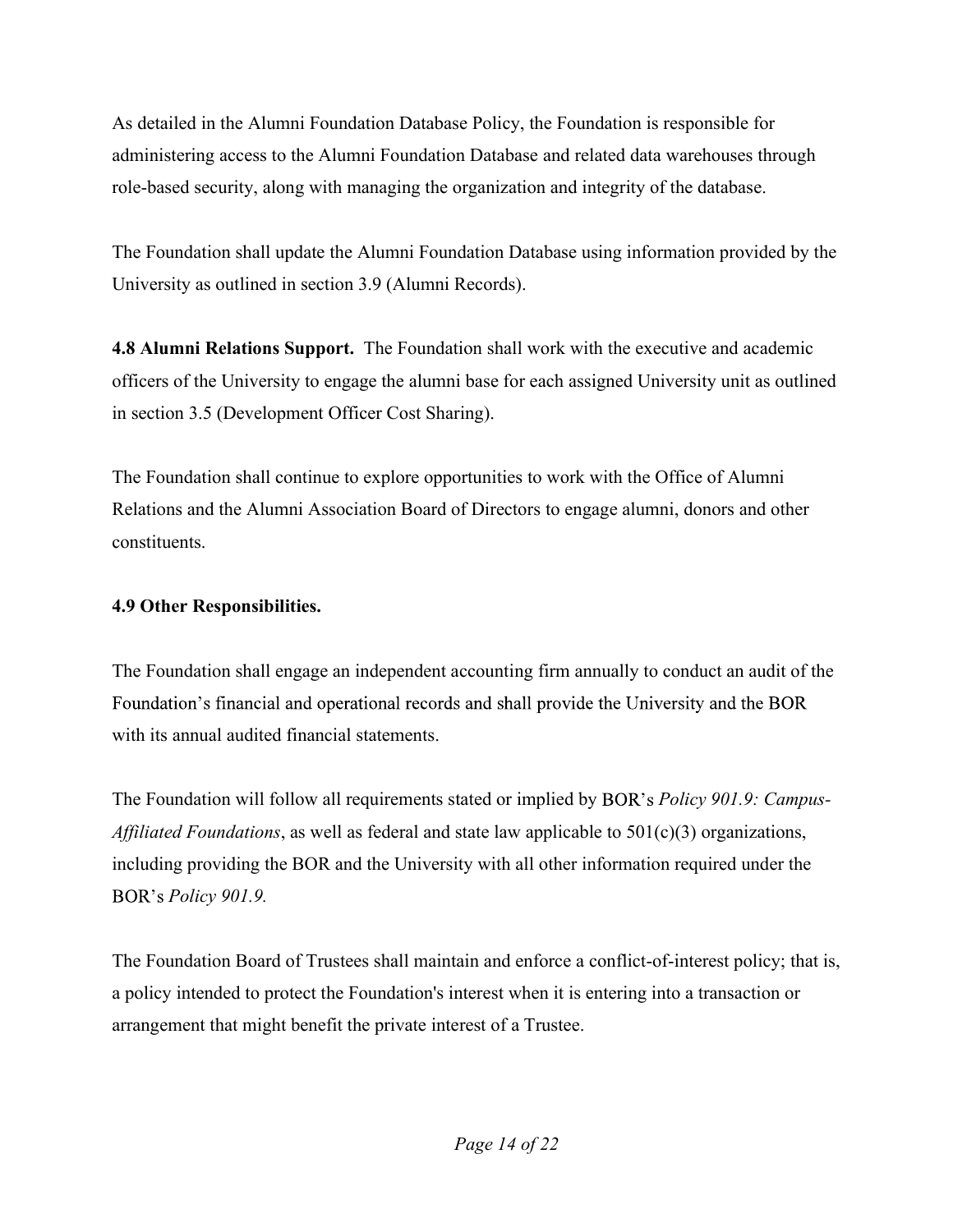With the explicit approval of the Foundation Board, the Foundation may from time to time serve as an instrument for entrepreneurial activities for the University including but not limited to the purchasing, developing, or managing real estate for University or University-related expansion. The Foundation may hold licensing agreements and other forms of intellectual property, borrow or guarantee debt issued by their parties, or engage in other activities to increase Foundation revenue.

#### Section 5: Confidentiality and Access to Information by Other than Foundation Employees.

In service to its mission to inspire philanthropic support of the University, the Foundation is committed to honor the privacy expectations of donors and others who conduct business with the organization. The Foundation also embraces and values transparency that builds trust with its constituents; maintains compliance with state and federal laws, regulations, and reporting standards for institutionally related foundations; and adheres to standards imposed on private corporations under Montana law.

Therefore, the Foundation will provide copies or provide access to the following documents:

- 1. Policies and procedures including:
	- a. conflict of interest statement
	- b. board member and volunteer privacy and non-disclosure policy
	- c. fee policy
	- d. accounts payable policy
	- e. gift acceptance policies
	- f. investment policies
	- g. endowment spending policy, and
	- h. policy on student engagement with the foundation;
- 2. Organizational documents, including articles of incorporation, and corporate bylaws;
- 3. Governing board membership
- 4. Annual Report to the Secretary of State
- 5. Annual Report to the MUS Board of Regents
- 6. Annual report to donors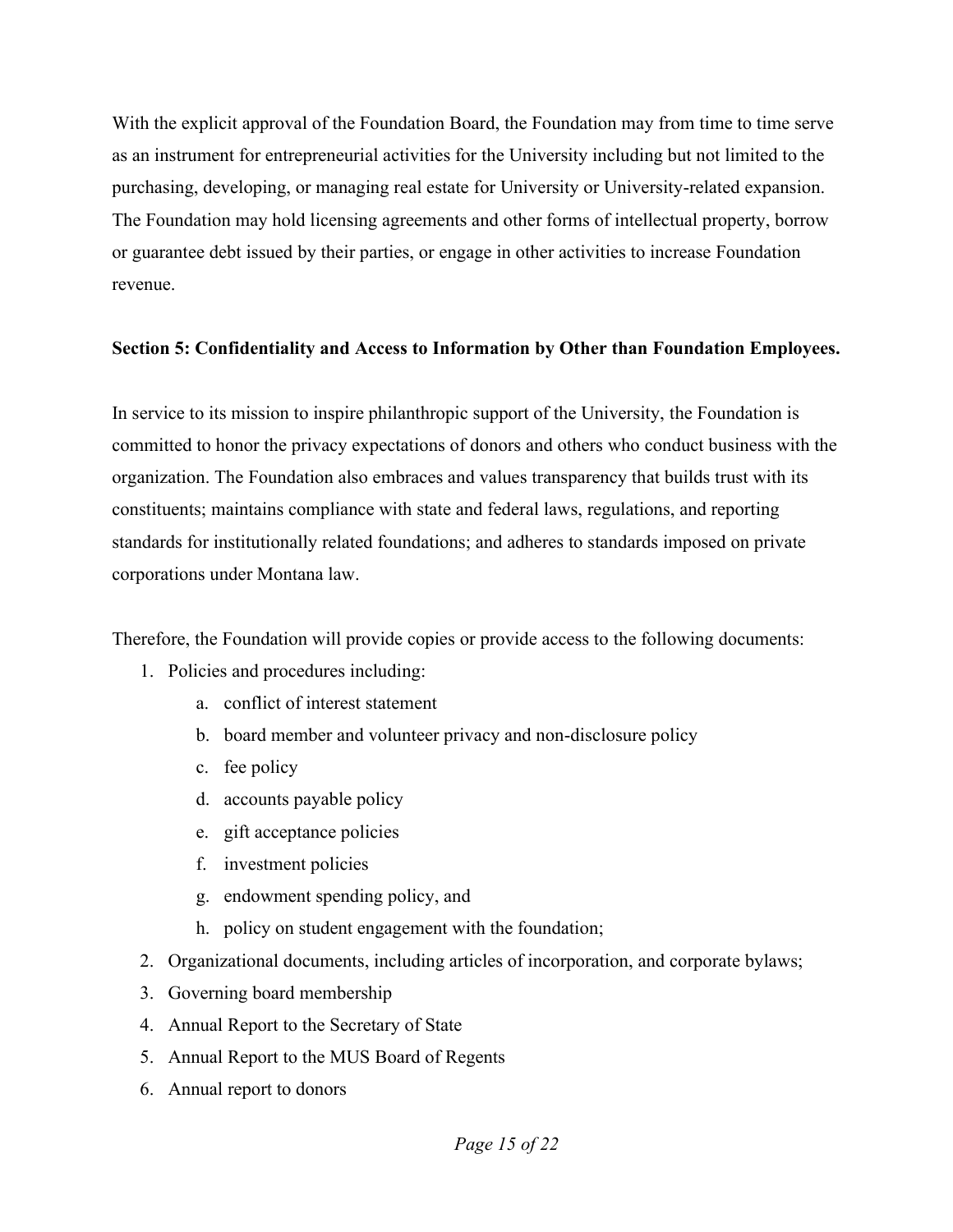- 7. Audited financial statements; and
- 8. Form 990, Return of the Organization Exempt from Income Tax

The Parties recognize that maintaining confidentiality is critical to the Foundation's fundraising mission, and that those fundraising efforts enhance the affordability and excellence of educational opportunities provided by the University for the benefit of Montana students.

The Parties recognize that the Foundation owns and maintains confidential information ("Confidential Information") which is not available for public inspection including but not limited to the following.

- 1. Information relating to Foundation constituents including:
	- a. Contact information including, but not limited to, addresses, phone numbers, and email addresses;
	- b. Records and portions of records that disclose personal, financial, estate planning or gift planning matters;
	- c. Records and portions of records regarding a prospective gift or pledge;
	- d. Records and portions of records regarding the appropriateness of a solicitation and/or dollar amount of a gift or pledge;
	- e. Records and portions of records regarding the identity of an alumnus, donor, or prospective donor or that could identify an alumnus, donor, or prospective donor, directly or indirectly, when such donor has requested anonymity in connection with a gift or pledge.
- 2. Information relating to fundraising plans and strategies.
- 3. Trade secret information and information relating to the Foundation which if released, could create competitive disadvantage.
- 4. Foundation employee information, except as required by law.
- 5. Information relating to trusts and annuities administered by the Foundation, except as to actual gifts to the Foundation from such a trust or annuity.
- 6. Other information protected by law.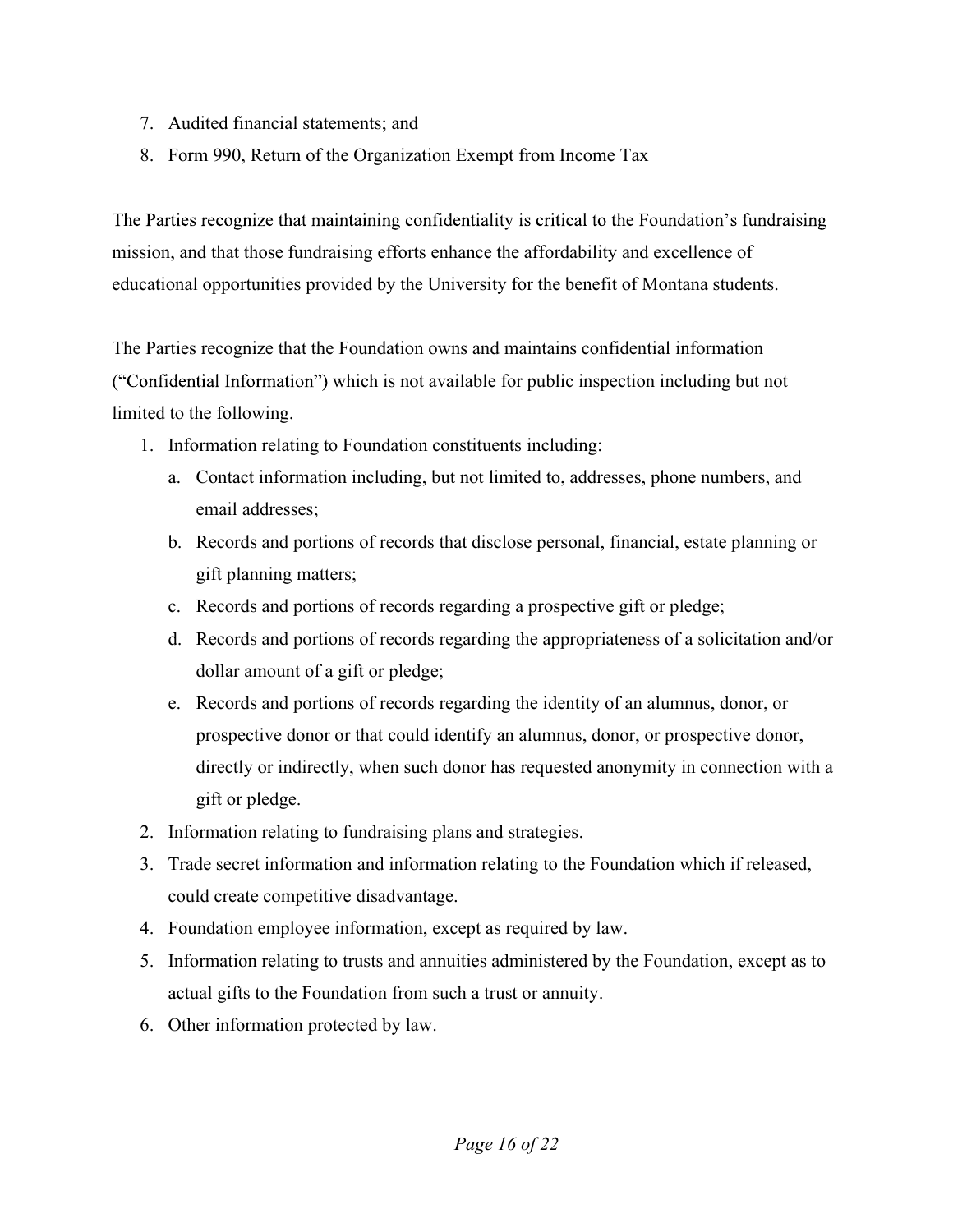As such, the University agrees to treat such information as confidential to the extent allowed by law. The Parties agree that the Foundation may limit and restrict the University's access to Confidential Information, at its sole and exclusive discretion. All documents containing Confidential Information owned by the Foundation, including copies, are and shall remain the sole and exclusive property of the Foundation. Should the University come into possession of Confidential Information or documents containing Confidential Information owned by the Foundation, the University will return that information to the Foundation upon the earlier of (a) the Foundation's request, or (b) the University's completion of the task pursuant to which the Confidential Information was provided.

When necessary or beneficial to the efficient execution of Foundation activities, the Foundation may provide access to Foundation data and records to select University personnel on a limited, need-to-know basis in accordance with applicable laws and Foundation policies and guidelines. As such, the University shall create, enforce and adhere to policies and procedures that protect the confidential nature of the Foundation's data and records and foster the expectation of privacy attendant to those data and records as allowed by law.

Providing such access shall not negate the confidential nature of the Foundation's information and records of the classification of such information and records as trade secrets. Additionally, providing such access does not undermine the reasonable expectation of privacy of donors and prospective donors with respect to the information provided to and/or maintained by the Foundation. Non-Foundation employees with access to private information held by the Foundation shall be held to the highest standard of confidentiality and shall adhere to all relevant Foundation policies and processes regarding the acceptable use of data and information, and may be asked to sign a confidentiality agreement specifically governing such access.

If a public records request is made of any University official or employee for any information the Foundation deems confidential, even where there is a signed confidentiality agreement with the Foundation as outlined above, the University will give the Foundation twenty (20) business days' notice of the request so that the Foundation can seek a protective order. If a protective order is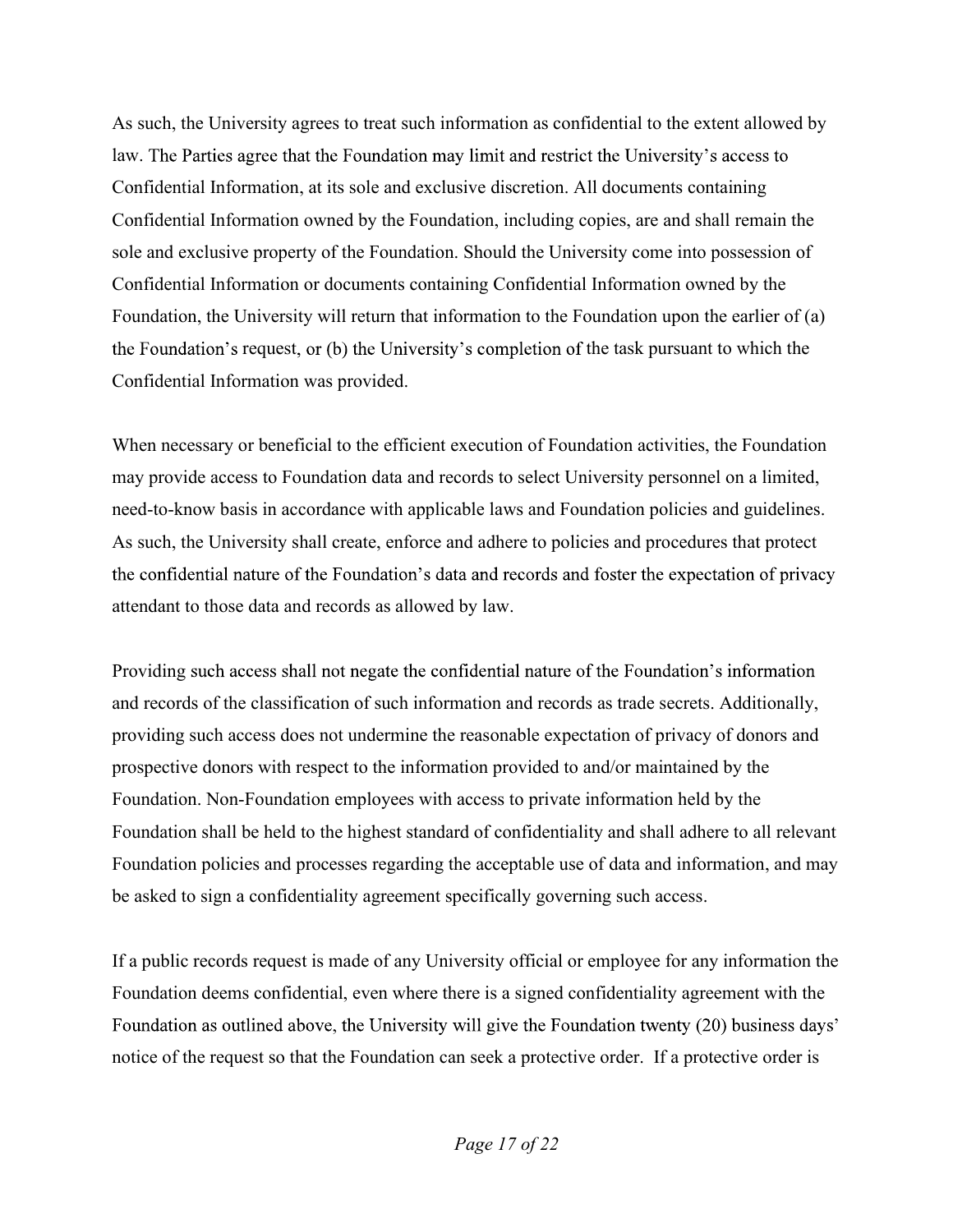not secured and the matter not resolved by the Foundation with the requestor, the University may release any relevant requested records without any legal liability to the Foundation.

#### Section 6: Other Matters

This Agreement is intended to set forth policies and procedures that will contribute to the coordination of their mutual activities. To ensure effective achievement of the items of the agreement, University and Foundation representatives (including but not limited to respective staff and Foundation Trustees) shall hold periodic meetings to foster and maintain productive relationships and ensure open and continuing communications and alignment of priorities.

#### Section 7: Resolution of Disputes

If any dispute arises out of or in relation to this Agreement, the parties will first attempt to resolve such dispute by informal negotiation. If informal negotiations fail to resolve the dispute, the parties agree to seek mediation using a mediator acceptable to both parties. If mediation fails to resolve the dispute within 30 days of the initial mediation session, the parties retain all legal rights and remedies.

### Section 8: Foundation Dissolution

In the event of dissolution of the Foundation, all assets will be transferred to the University or to the assignee expressly designated by the University.

The University and the Foundation may enter into formal arrangements in addition to this Agreement from time to time. No terms or conditions of those agreements will contravene any element of this Agreement. This agreement expires on January 31, 2024.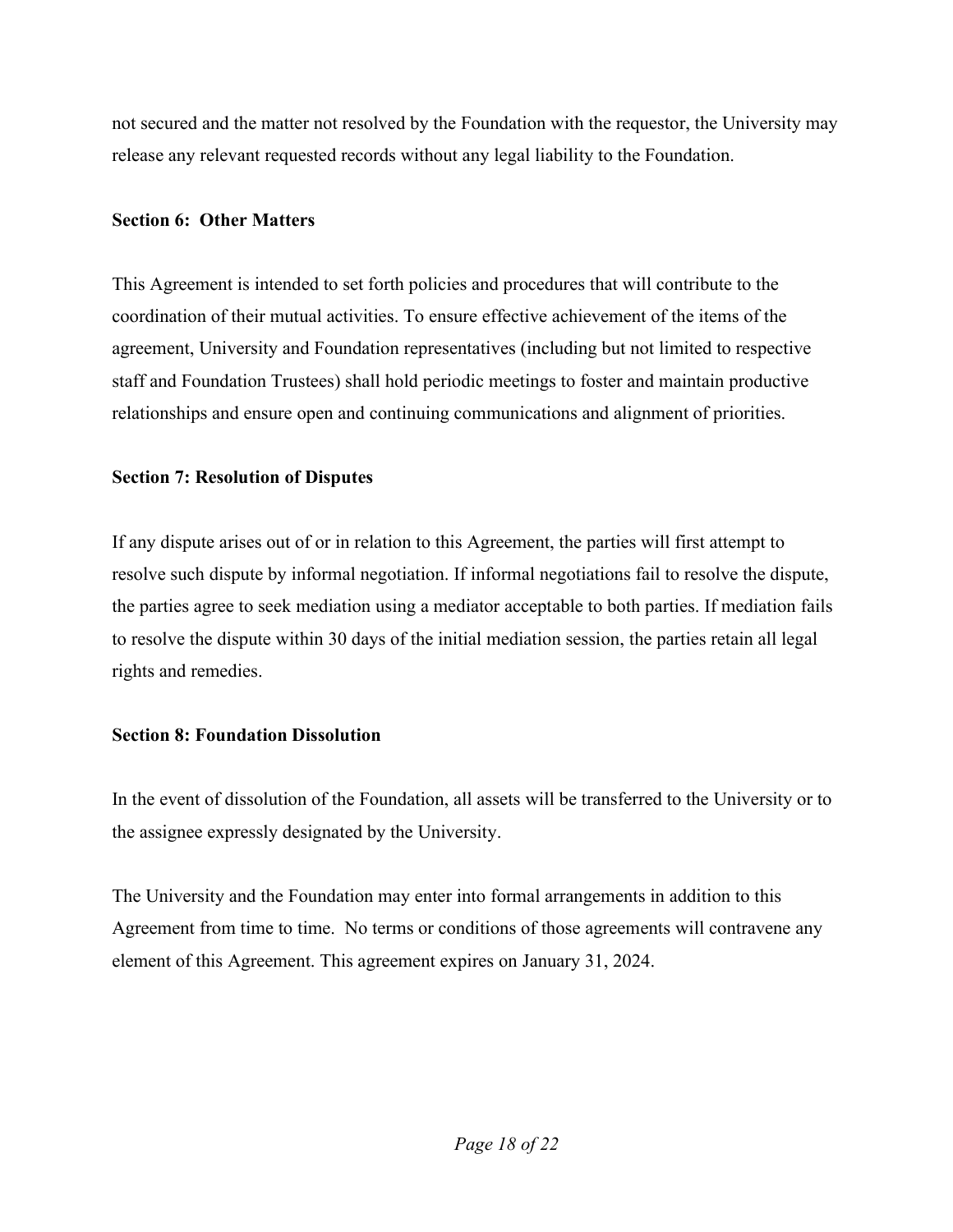The Recitals are incorporated into this Agreement by this reference.

IN WITNESS WHEREOF, THE PARTIES HAVE CAUSED THIS Agreement to be executed by their duly authorized officers as of the day and date above.

UNIVERSITY OF MONTANA<br>
UNIVERSITY OF MONTANA FOUNDATION<br>
Seth Bodnar (Mar 31, 2022 14:09 MDT)<br>
Seth Bodnar (Mar 31, 2022 14:09 MDT)<br>
Seth Bodnar, President Cindy Williams, President and CEO

University of Montana University of Montana Foundation

Date: <u>Mar 31, 2022</u> Date: Mar 16, 2022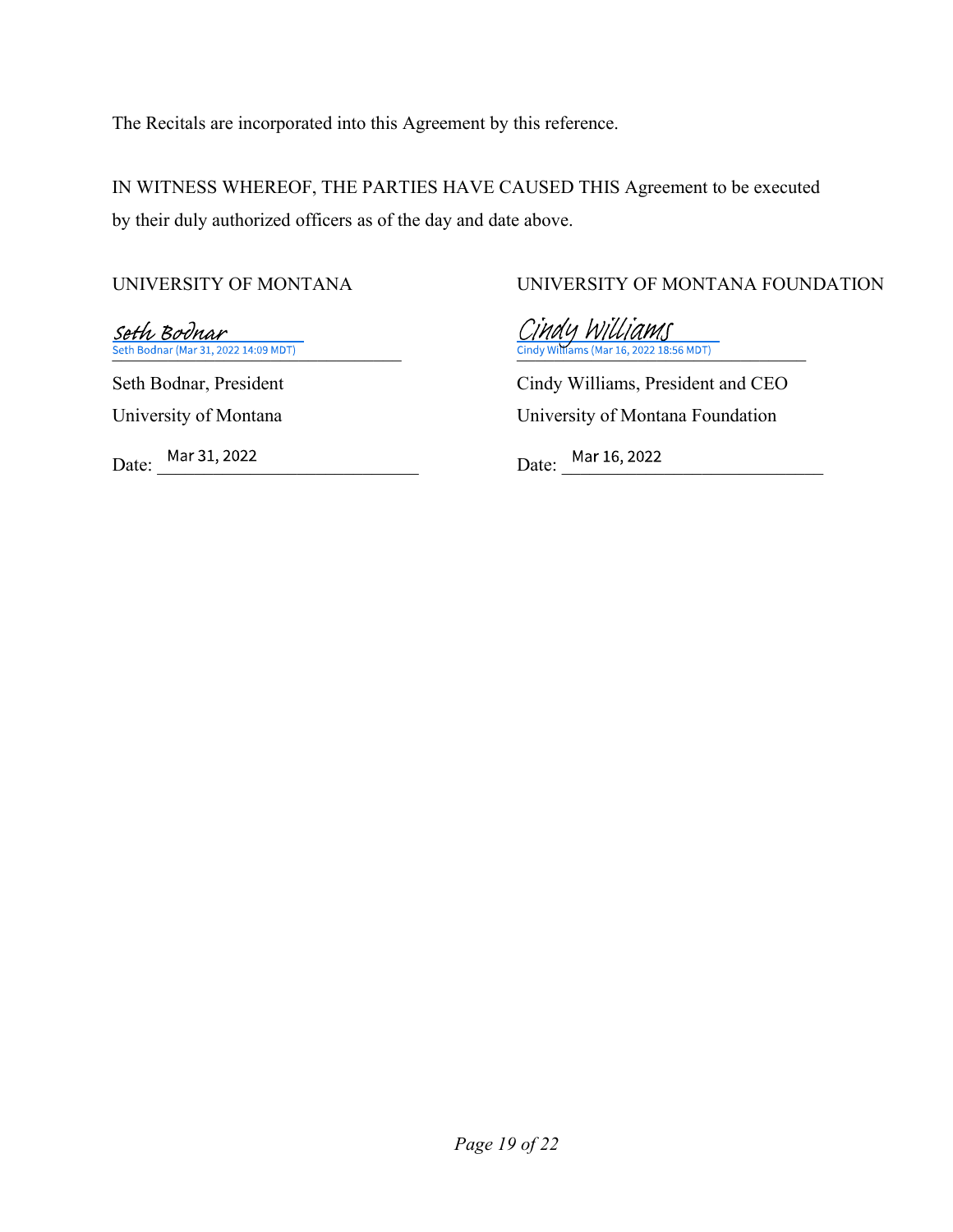## Appendix A: Direct Compensation Agreement

Further to Section 3.3 (Direct Compensation) of the Agreement between the University of Montana (the "University") and the University of Montana Foundation (the "Foundation"), the direct compensation to be paid by the University to the Foundation shall be as follows:

| <b>Contract Year Ending January 31, 2023</b> |       |           | <b>Contract Year Ending January 31, 2024</b> |           |
|----------------------------------------------|-------|-----------|----------------------------------------------|-----------|
| Due on April 1, 2022                         |       | 167,500   | Due on April 1, 2023                         | \$208,500 |
| Due on July $1, 2022$                        |       | 167,500   | Due on July $1, 2023$                        | 208,500   |
| Due on October 1, 2022                       |       | 208,500   | Due on October 1, 2023                       | 257,000   |
| Due on January 1, 2023                       |       | 208,500   | Due on January 1, 2024                       | 257,000   |
|                                              | Total | \$752,000 | Total                                        | \$931,000 |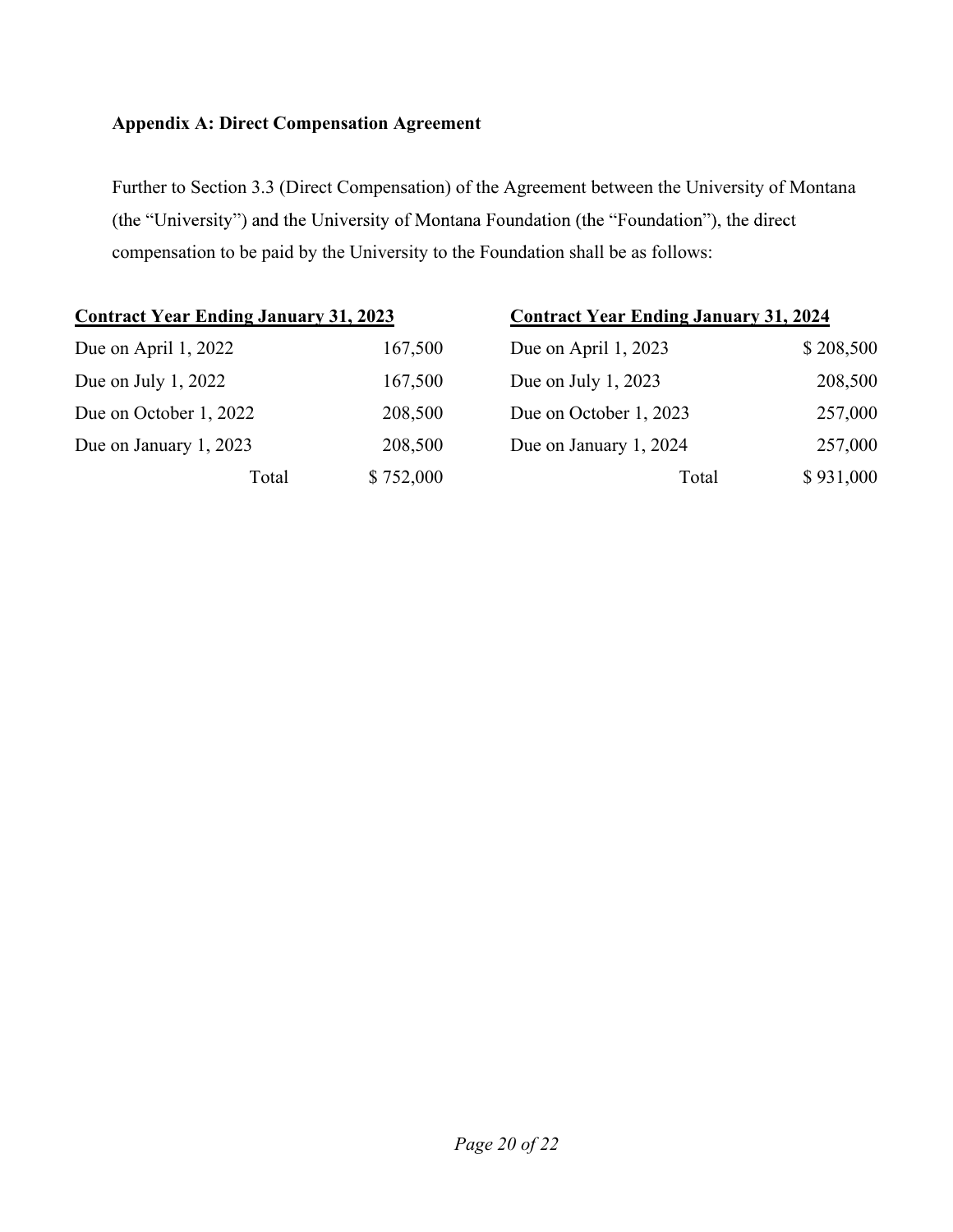#### Appendix B: Development Officer Cost Sharing Agreement

The University of Montana Foundation is a private and separately incorporated Montana nonprofit corporation founded and operated for the purposes of raising and stewarding funds for the support of the University of Montana. The Foundation employs qualified personnel to assist with its mission to inspire philanthropic support to enhance excellence and opportunity at UM and will assign qualified development staff to work in collaboration with various programs, departments, schools or colleges of the University under the conditions set forth below. In consideration of the foregoing, it is understood and agreed by the Foundation and the University as follows:

- 1. The Foundation agrees to assign a qualified Foundation employee  $-$  to the extent feasible under the Foundation's operating budget – to guide, manage, develop and advance the fundraising and outreach efforts of those units on the campus where the President of the University has determined that a development program is needed and the Foundation has determined that there is a reasonable feasibility of fundraising success and return on investment.
- 2. Development staff shall at all times be and remain employees of the Foundation. Development staff will report directly to the Foundation but will also be accountable to the dean or other campus partner for progress toward development goals mutually developed by the Foundation and the campus partner. Although the Foundation will consult with and consider the input of the assigned dean or campus partner, final decisions regarding the hiring and assignment of development staff will be the responsibility of the Foundation.
- 3. The Foundation will be responsible for development staff performance evaluation and other personnel matters but will consult with and give reasonable consideration to the input of the assigned dean or campus partner in the preparation, formulation and approval of the annual fundraising plan.
- 4. In exchange for the services provided by assigned development staff, the appropriate dean, campus partner, or University President will authorize the use of Foundation funds to pay for one-half  $(\frac{1}{2})$  of the cost of salary and benefits for the development staff